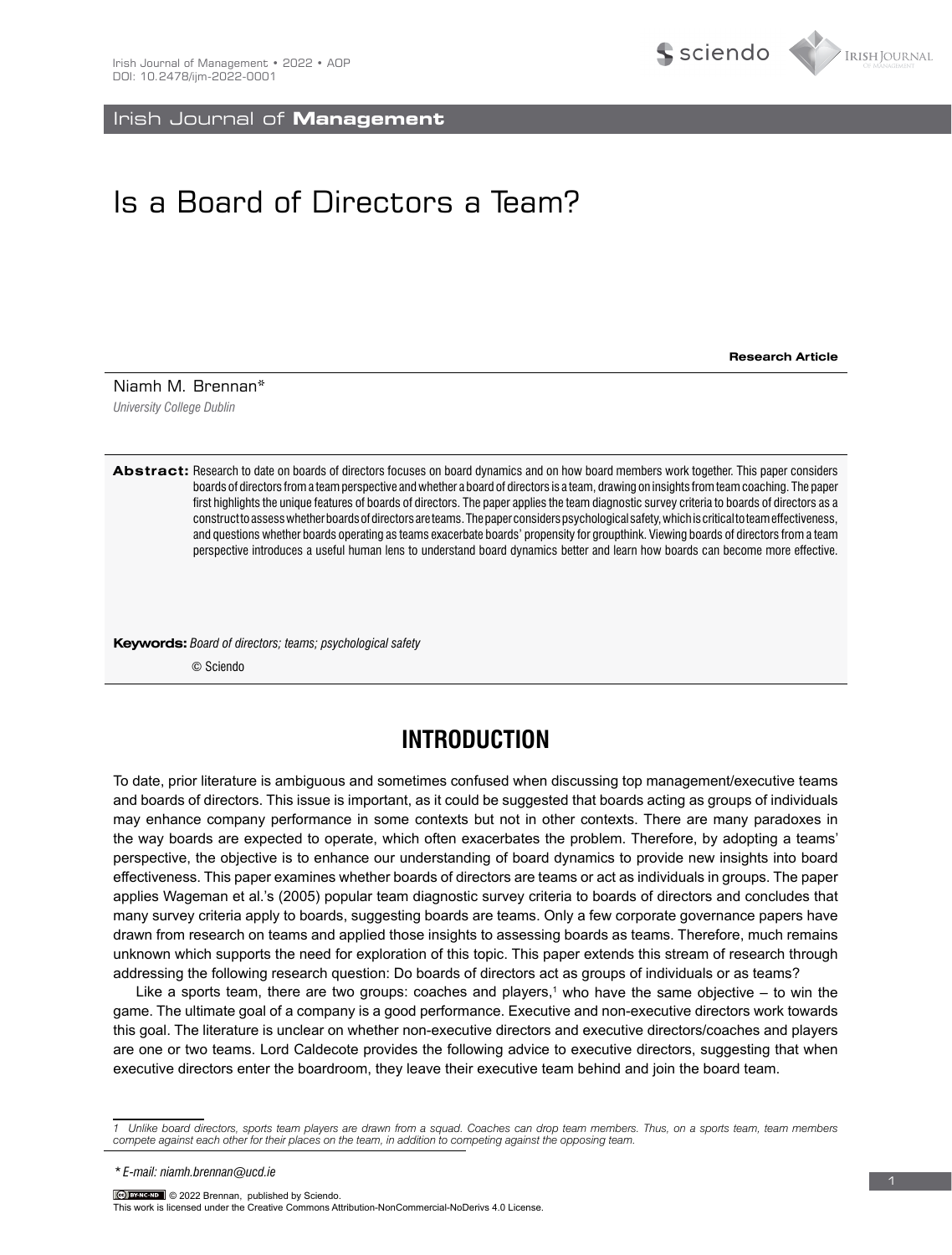"When you come into my boardroom I want you to be wearing your director's hat. Each director is equally responsible with me for directing the company. You are not there to represent your function or your divisional company. Nor are you there to defend your executive performance or bid for resources for your executive activities. You are there to help me govern the company overall." (Tricker, 2019, p. 97)

Finkelstein and Mooney (2003) refer to boards as "groups". Groups of people are not necessarily teams, but teams are groups of people. Carter and Lorsch (2004), Conger et al. (2001), Nadler (2004) and Nadler et al. (2006) recommend that boards should transform themselves from a loose aggregation of individuals into effective teams. Furthermore, Finkelstein and Mooney (2003) observe that group processes such as conflict, teamwork, and comprehensiveness are critical to board effectiveness. They report that a central component of board process is teamwork, which 84 per cent of their interviewees mentioned. For board effectiveness, Finkelstein and Mooney (2003) recommend five interrelated process goals, one of which is "work together as a team." Their discussion implies that a board team comprises only non-executive directors.

Forbes and Milliken (1999) refer to top management teams and boards of directors, suggesting two teams at the top of organisations. In their study on team reflexivity in Dutch companies with two-tier boards, Rink et al. (2021) label the management board as the "top management team" and the supervisory board as the "board of directors", implicitly suggesting that teamwork occurs in the management board, not the supervisory board. They characterise supervisory boards as monitors of top management teams. Conger et al. (2001, p. 28) similarly differentiate boards and senior management teams,

"Most team research has not focused on either boards or senior management teams. Some researchers have even suggested that it may never be possible to get such groups to be effective teams ... the reality is that no board can provide significant value to an organization unless its members truly operate as a team ... there are lessons from research on other kinds of teams that suggest basic activities in which a board must engage if it is to become an effective team."

Roberts (2002) also differentiates between the two groups, using the terms "executive team" and "board team", implying there are two teams, not one. Similarly, Nadler (2004, p. 104) differentiates the board and the executive team and goes further by observing that "A board can reach that destination [i.e., can add value] only if it functions as a team." He identifies teamwork as a board capability.

In theorising the firm's role, Blair and Stout (1999) adopt team production theory as an alternative to the traditional individualistic agency theory perspective. They argue that directors are not agents. Team production requires the input of more than one party. Under team production theory, directors and managers act as a team, and their effectiveness depends on group dynamics, with boards contributing to strategy through continuous interactions and participation in board discussion (Pugliese and Zattoni, 2012).

Prior research is either silent on whether boards of directors are teams or assumes boards of directors are teams. This paper contributes to the prior literature by adopting a conceptual approach to consider whether boards of directors are groups of individuals or teams. Understanding whether board members behave as teams or as individuals provides insights into behavioural aspects of boards, board dynamics and board cohesion. This consideration is important given how little time board members spend together, that they may hold other board positions and, in addition, may hold a senior full-time executive role. These new insights may enhance board members' mutual expectations and help board members work together to improve board effectiveness.

This paper commences by examining differences between executive teams and boards of directors, questioning whether boards of directors are teams. The paper synthesises and draws insights from the prior literature, which is inconsistent on this question. In addition, the paper draws on insights from team coaching and applies Wageman et al.'s (2005) team diagnostic survey to the specifics of a board-of-directors' context. Thus, adopting a teams' lens, the paper provides new perspectives and enhances our understanding of board dynamics. A vital construct in assessing team effectiveness is psychological safety, which the paper discusses in a board-of-directors' context. A unique challenge to board effectiveness is the risk of groupthink. The paper considers the effect of teamwork on the propensity for groupthink. The paper identifies some practical considerations for board-of-directors' training and makes suggestions for future research.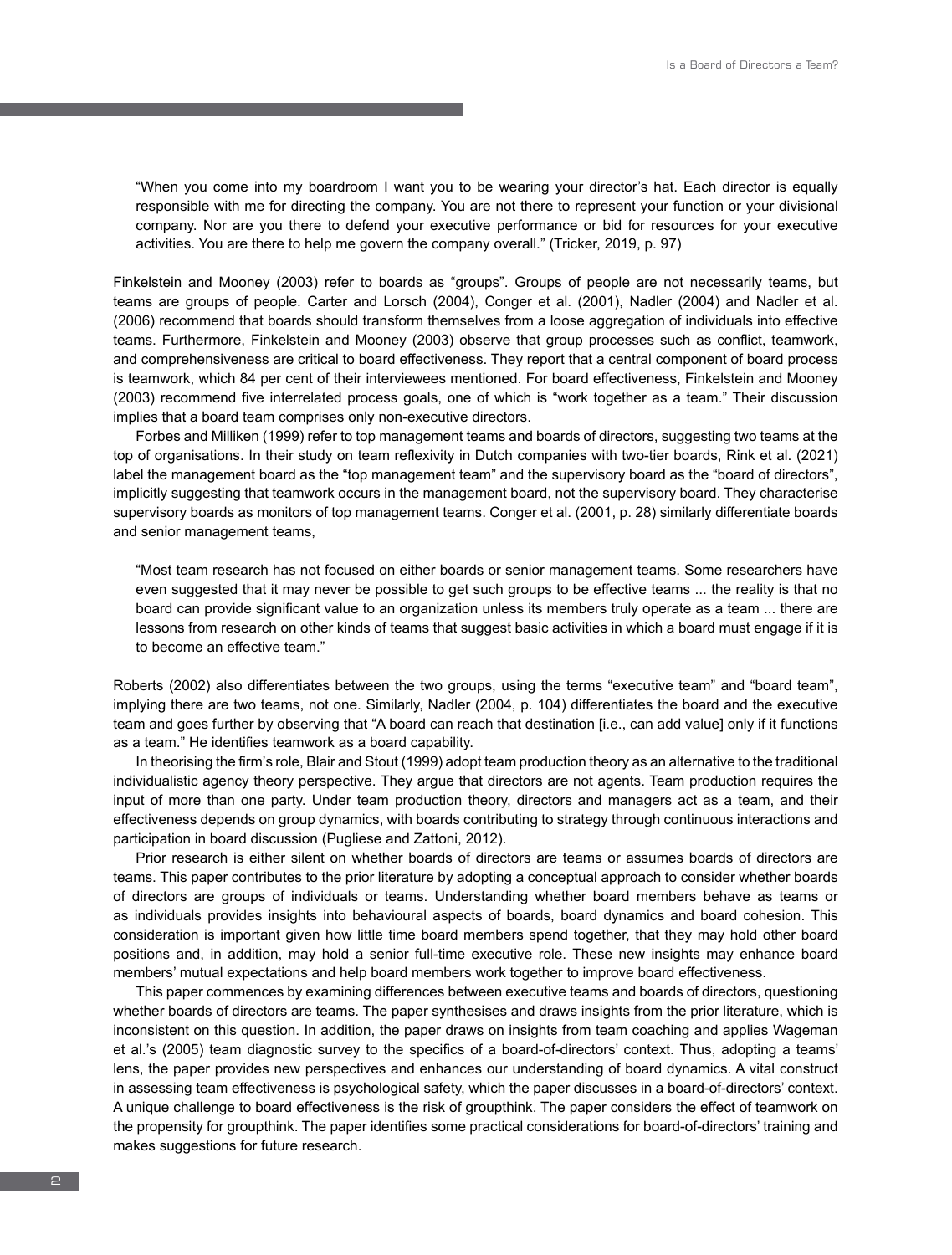# **DIFFERENCES BETWEEN EXECUTIVE TEAMS AND BOARDS OF DIRECTORS**

Prior literature is ambiguous on the difference between executive teams and boards, especially where some board members may be executive directors and executive team members. Table 1 clarifies the key distinguishing features of boards of directors as teams versus typical teams, summarises their distinctive features, making them unique among organisational teams (Levrau, 2007). In terms of affiliation, non-executive directors are part-time, may hold several directorships or even a full-time executive position with another company. Episodic interaction characterises boards of directors (Levrau, 2007, p. 121). Boards as a whole only meet a few times a year. Board meetings last for a limited time, and non-executive directors largely depend on organisation management for information (Brennan et al., 2016). Winter (2019) comments that this episodic approach leads to the notion that "the non-executives are not a team", weakening their relationship with executives. Non-executive directors generally comprise senior people, many in a post-retirement phase of their careers (Froud et al., 2008). They are likely to have more leadership experience than executive board members. Authority in the boardroom is less hierarchical than in executive teams. The chair is *primus inter pares* (first among equals). Boardroom authority may be a function of power, personality and interpersonal relations rather than overt authority. Board meetings operate with considerable formality, guided by written agendas. Some argue that board meetings are ritualistic and ceremonial events with unique social norms compared with other meetings (Pernelet and Brennan, 2021c). On average, boards are larger than executive teams (Levrau, 2007). Boards of 12 are common, although stripping out the executive directors would reduce the size to around eight non-executive directors. These modes of board working make it challenging to build strong working relationships. Maharaj (2009, p. 334) acknowledges the limited time directors spend together, commenting that the annual strategic meeting ("away day") *inter alia* acts as a forum for "assisting the board to operate as a team."

|                                        | <b>Board of directors</b>                                                                                      | <b>Typical teams</b>                                                                                               |
|----------------------------------------|----------------------------------------------------------------------------------------------------------------|--------------------------------------------------------------------------------------------------------------------|
| Composition                            | All non-executive directors, a mix of non-<br>executive and executive directors, or all<br>executive directors | All executives                                                                                                     |
| Affiliation                            | Work for several organisations, possibly full<br>time in one organisation                                      | Work for the same organisation                                                                                     |
| Interaction                            | Spend relatively little time together                                                                          | Spend a lot of time together                                                                                       |
| Time and information                   | Limited time, with information dependence on<br>management                                                     | Immersed in day-to-day activities                                                                                  |
| Leaders as members                     | More likely to have leadership experience                                                                      | Less likely to have leadership experience                                                                          |
| Roles                                  | Govern                                                                                                         | Manage                                                                                                             |
| Authority relationships                | Boards have ultimate authority in law, which<br>systemic contextual issues may constrain                       | CEO has authority under delegations from the<br>board. Other executive team members have<br>more limited authority |
| Accountability                         | Hold executives to account                                                                                     | Accountable to the board                                                                                           |
| Structure                              | Horizontal authority structure<br>(Vandewaerde et al., 2011)                                                   | Vertical authority structure                                                                                       |
| Average team size                      | Larger                                                                                                         | Smaller                                                                                                            |
| Formality                              | Boards operate formally (see Dynamic)                                                                          | Managers operate informally (see Dynamic)                                                                          |
| Dynamic (Brennan et al., 2016, p. 145) | "Rules of the road"                                                                                            | "Rush hour"                                                                                                        |
| Socialise                              | Occasionally                                                                                                   | Regularly                                                                                                          |
| Familiarity                            | Do not know each other well                                                                                    | Know each other quite/fairly well                                                                                  |

**Table 1.** Differentiating boards of directors and typical teams

Source: Adapted from Nadler et al. (2006) and Levrau (2007)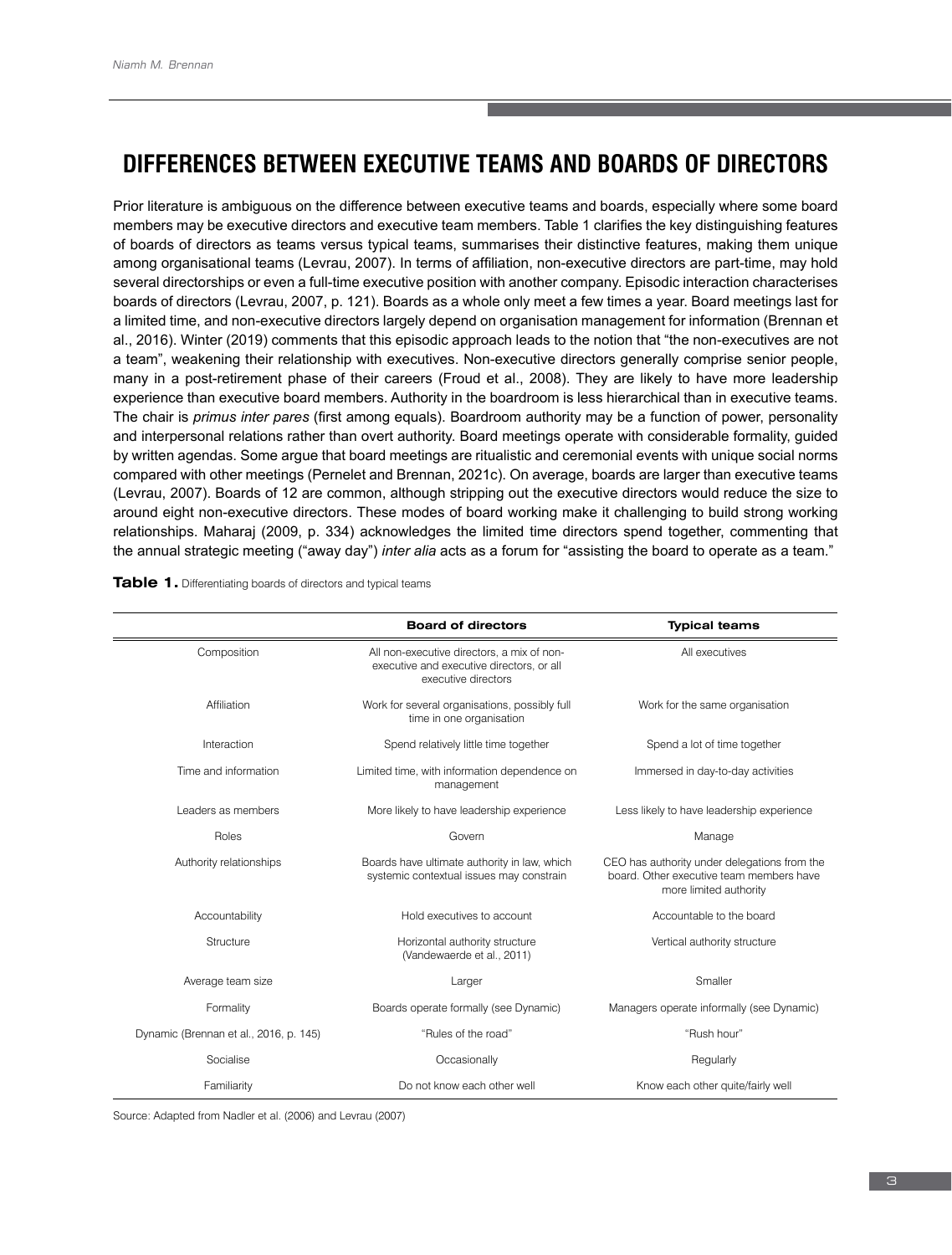# **PARADOXES OF BOARDS OF DIRECTORS**

Smith and Lewis (2011, p. 382) define paradoxes as "contradictory yet interrelated elements that exist simultaneously and persist over time." Many board roles are conflicting. For example, non-executive directors hold management to account, which can challenge teamwork. Holding management to account requires some distrust (or maybe "trust but verify"). Table 2 teases out the conflicting roles of boards of directors, highlighting the paradoxes of boards, where contradictions pose a challenge to the team dynamics of such a group. These paradoxes raise questions concerning the operation of boards of directors as teams. There is only one captain on a sports team. In companies, some might argue there are two captains – the board chair and the CEO. Who is the captain in the boardroom? Do the chair and CEO have the same goals? CEOs may have short-term goals, whereas the board may adopt a longerterm perspective. Listed company CEOs are like politicians. On average, they have a 3-4 four year lifespan (Balafas and Florackis, 2014), whereas non-executive directors have nine-year maximum terms under the UK Corporate Governance Code (Financial Reporting Council, 2018), or even longer if they are 'grey' (i.e., not classified as independent) non-executive directors.

| Role                                                                                       | <b>Conflicting role</b>                                                                                                                            |
|--------------------------------------------------------------------------------------------|----------------------------------------------------------------------------------------------------------------------------------------------------|
| Boards are collegial groups                                                                | More and more discussion is delegated to board committees                                                                                          |
| Boards need to have collegial chemistry                                                    | Boards need to be diverse                                                                                                                          |
| Boards reach consensus fully supported by the whole board                                  | Independent "free thinking" non-executive directors promote critical<br>and constructive dissent                                                   |
| Boards engage in collective decision making based on effective group<br>dynamics           | Board decisions must be based on a diverse set of individual opinions                                                                              |
| Boards must work together as a team                                                        | Boards must avoid groupthink                                                                                                                       |
| Truly independent directors                                                                | Annual election/ad nutum dismissal (power of dismissal without<br>justification)                                                                   |
| Boards need to build trust                                                                 | Boards need to be vigilant on verification                                                                                                         |
| Executive directors are peers of non-executive directors on the board                      | Non-executive directors monitor executives                                                                                                         |
| Board members direct                                                                       | Board members monitor                                                                                                                              |
| Non-executive directors are advisors/mentors to senior management                          | Non-executive directors are critical monitors of senior management                                                                                 |
| Board members support executives                                                           | Board members challenge executives                                                                                                                 |
| Boards' duties and time commitment are increasing exponentially                            | Remuneration of non-executive directors is not keeping pace                                                                                        |
| Boards take decisions behind closed doors; Confidentially is a legal<br>obligation         | Increasing demands for transparency                                                                                                                |
| Non-executive directors depend on the CEO for information                                  | Non-executive directors have the same legal responsibilities even<br>though they know less about the company than the executive directors          |
| Non-executive directors have less company-specific information than<br>executive directors | If non-executive directors have as much company-specific information<br>as executive directors, they could not do their job (Brennan et al., 2016) |
| The conformance role requires monitoring and scrutiny and is risk-<br>averse               | The performance role requires vision, in-depth understanding, and an<br>appetite for risk                                                          |
| Directors on a collegial board are equal                                                   | Executive directors (e.g., CFO) other than the CEO are day-to-day<br>subordinates to the CEO, yet cannot act as subordinates on the board.         |

**Table 2.** Paradoxes of boards of directors

(Source: Adapted by the author from a wide range of board-of-directors' literature)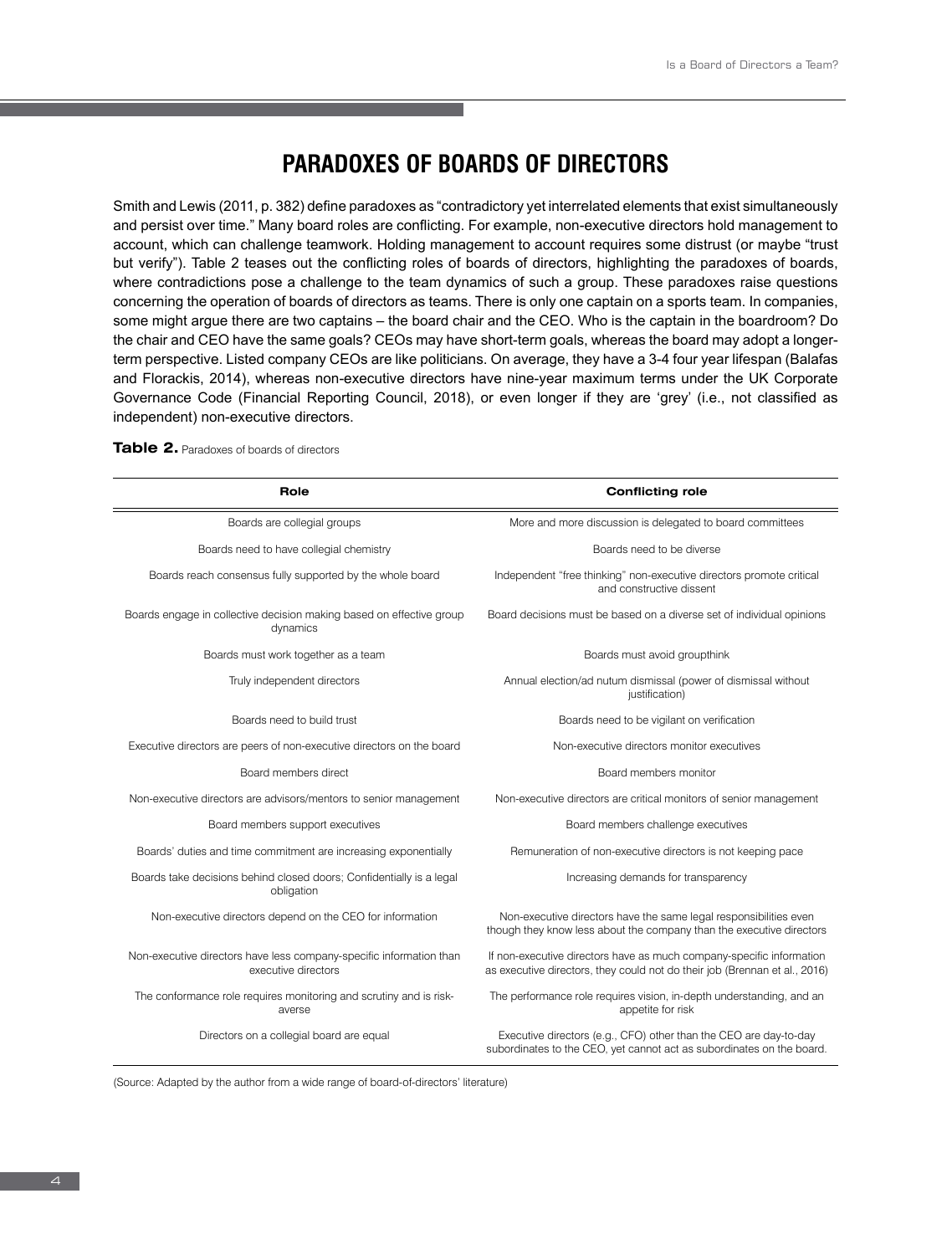# **IS A BOARD OF DIRECTORS A TEAM?**

In evaluating whether a board of directors is a team, a collection or group of individuals working towards the same goals is not necessarily a team. However, some prior studies characterise the chair and CEO as a team (Tusa, 2020, p. 22). The executive directors are usually considered to be part of a team, the senior management team; although McGuinness (2019) stresses that senior managers are distinct from executive directors. Literature is less clear on whether non-executive directors are a team. It is not clear whether the board comprises one (the whole board), two (non-executive team and executive team) or even three teams (non-executive team, executive team, chair-CEO team). Are boards factional groups, such that members of the group represent social groups, in Li and Hambrick's (2005) case, joint venture parties? Coulson-Thomas (1994) observes that insufficient thought is given to the nature of teamwork required for an effective board. Murphy and McIntyre (2007) contend that boards are a type of team, with similarities to other types of teams, with team effectiveness contributing to board effectiveness. Some authors do not conceptualise the board of directors as a team. Altman (2007) captures the dilemma well when quoting executive coaching expert, the late Sir John Whitmore. It is clear from the quote that Sir John does not consider the board to be a team – the CEO cannot "turn to a boardroom colleague".

"There are not many people they [CEOs] can turn to for help, often no one in their own organisation. Uncertainty about trust and confidentiality, covert in-house competition, and the slipperiness of the corporate ladder can make it hard for a CEO to turn to a boardroom colleague about issues that may concern their own or a peer's performance or tenure." (Altman, 2007, p. 29)

Conversely, Wildenauer (2015) approaches board effectiveness from a team effectiveness' perspective, identifying three dimensions to team effectiveness – (i) performance outcomes, (ii) attitudinal outcomes, and (iii) behavioural outcomes. Vandewaerde et al. (2011) consider that the concept 'team' has rarely been adopted to depict the collection of individual directors. Vandewaerde et al. (2011, p. 406) characterise the board chair as a coach who fosters board effectiveness. Francoeur et al. (2018) conclude that boards of directors are teams by assessing them against seven characteristics: (i) comprise two or more individuals, (ii) they perform organisational relevant tasks, (iii) they share common objectives, (iv) tasks are interdependent, (v) team members interact, (vi) teams maintain and manage the scope of their work, and (vii) teams are part of a broader organisational context. Coulson-Thomas (2018) cites Lindon-Travers (1990) in observing that the roles and nomination of non-executive directors have been the focus, rather than their post-appointment integration into an effective boardroom team. While authors such as Hawkins (2017) and Coulson-Thomas (2018) urge boards to take steps to build an effective boardroom team, they are more silent on how boards should do this. Clutterbuck (2013, p. 20) uses the apt term "dire-logue" to describe boardroom processes/unwritten rules/behavioural norms at board meetings. Clutterbuck and Hirst (2012, p. 181) observe that organisational communication is primarily one-way, with minimal effort to promote genuine dialogue, characterising board presentations as "one-to-group" communication.

## **Assessing boards of directors using team diagnostic survey methodology**

This section applies the team diagnostic survey to a board-of-directors' context. The team diagnostic survey (Wageman et al., 2005) is probably the most advanced of such instruments to assess team effectiveness, and it is well-grounded academically. Wageman et al.'s (2005) team diagnostic survey comprises six criteria, three essentials and three enablers (see Figure 1). The essentials require (i) a real team, (ii) the right people and (iii) a compelling purpose. The three enablers include (iv) a sound structure, (v) a supportive context and (vi) team coaching. A real team is bounded (team members know who is and is not on the team), stable (team members stay together long enough to learn how to work together) and interdependent for a common purpose (team members must interact and share resources to accomplish the team's compelling purpose). The right people means that the team has the right skills to do the work effectively and brings a range of perspectives needed to perform creatively and well. A compelling purpose is challenging (a stretch, but not impossible), clear (team members know what it would look like to accomplish it) and consequential (it has a meaningful impact on the lives and work of others). Compelling purpose orients and motivates team members to operate in the same direction, even when they work in different places simultaneously, and they do so with energy and conviction. Other model criteria are key task processes and team effectiveness.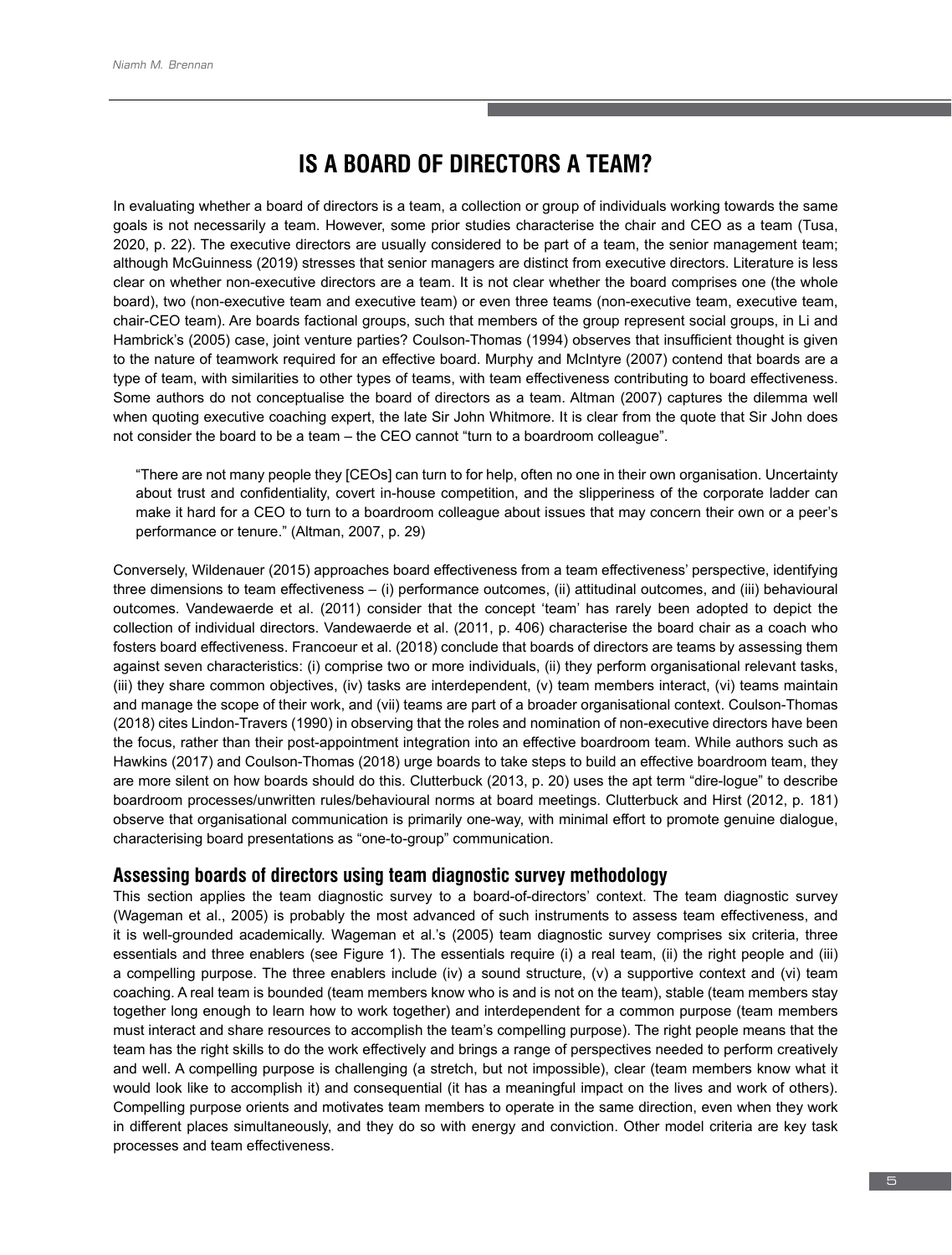Figure 1 also includes the team diagnostic criteria applied to a board-of-directors' context (text in italics). Key to the board being a real team is its composition. In terms of the right people, modern governance emphasises the importance of having independent people on the board (Brennan and McDermott, 2004). Board diversity is assumed to enhance independence. In relation to the enablers, appropriate board structure in terms of board committees is also necessary. Some consultants offer board team coaching, although few if any boards avail of such services. Instead, the emphasis is on induction processes and board training. Relevant aspects of board key task processes include board effort norms (Forbes and Milliken, 1999). In terms of knowledge and skills, at least one board member/audit committee member should have appropriate financial expertise. Following the 2008 banking crisis, knowledge of a company's sector is now recognised as important. The quality of board processes is essential for board effectiveness (Currall et al., 1999).

Many team diagnostic survey criteria apply to boards of directors. Boards of directors would benefit from considering their performance against Wageman et al.'s (2005) team diagnostic survey criteria. Board evaluation exercises could incorporate these criteria. The following sections draw from prior board-of-directors' literature considering boards as teams.

### **Attributes of boards of directors as teams**

Payne et al. (2009) suggest five attributes of high-performing teams – knowledge, information, power, incentives and opportunity/time. They argue that these attributes promote board effectiveness, which in turn influence corporate financial performance. Forbes and Millikan (1999) construct a model of board effectiveness whose eight elements (see Table 3) resonate with elements of teams, including "effort norms", "knowledge and skills", and "use of knowledge and skills" (see Figure 1). Vandewaerde et al. (2011) extend Forbes and Milliken's model, specifically in a team context, developing a 12-element model (see Table 3). In a board-of-directors' context, Sonnenfeld (2002, p. 109, p. 113) observes that:

"It's difficult to tease out the factors that make one group of people an effective team and another, equally talented group of people a dysfunctional one; well-functioning, successful teams usually have chemistry that cannot be quantified. They seem to get into a virtuous cycle in which one good quality builds on another. Team members develop mutual respect; because they respect one another, they develop trust; because they trust one another, they share difficult information; because they all have the same, reasonably complete information,



**Figure 1:** Applying Wageman et al.'s (2005) team diagnostic survey to a board-of-directors' context (text in italics)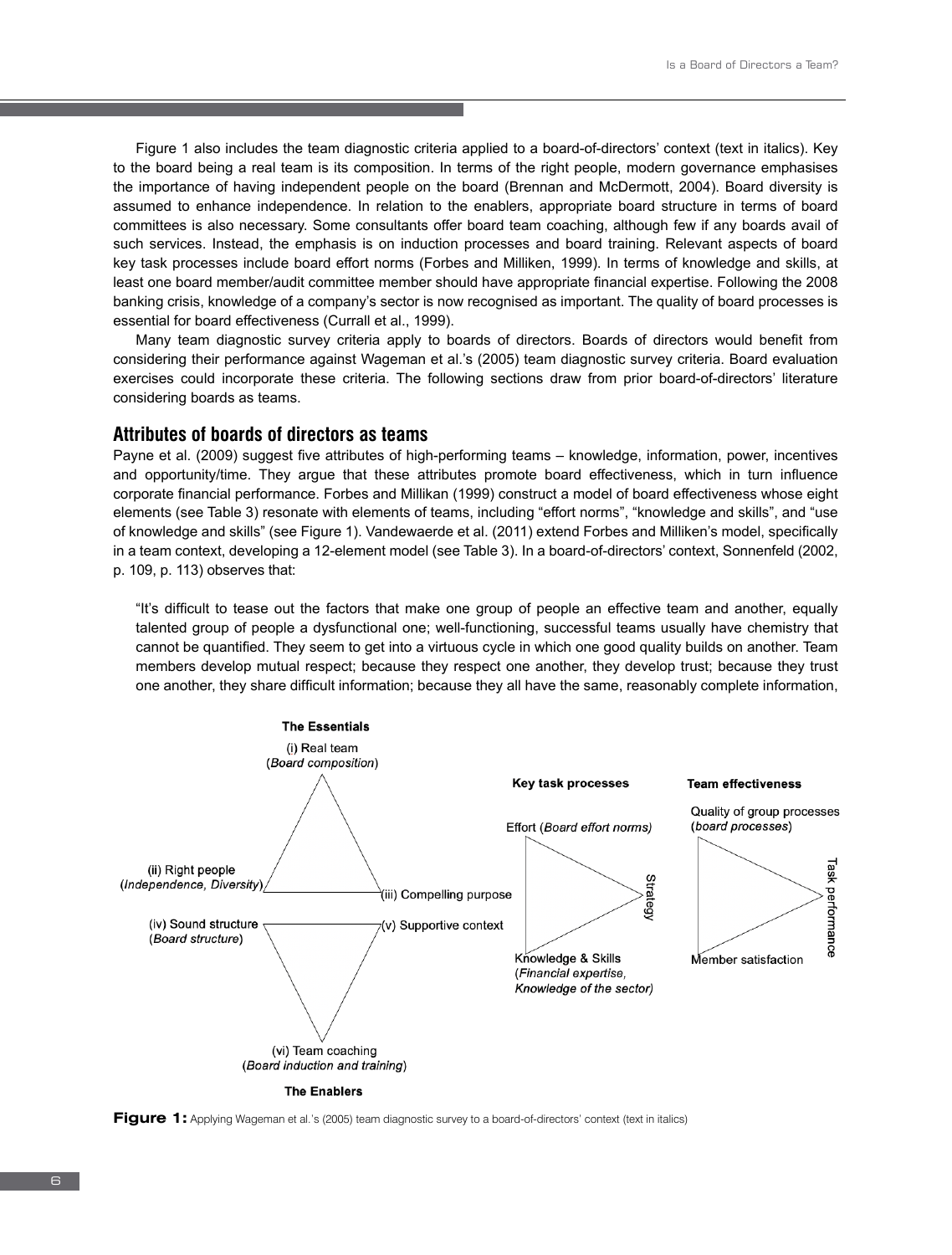they can challenge one another's conclusions coherently; because a spirited give-and-take becomes the norm, they learn to adjust their own interpretations in response to intelligent questions. … If a board is to truly fulfill its mission – to monitor performance, advise the CEO, and provide connections with a broader world – it must become a robust team – one whose members know how to ferret out the truth, challenge one another, and even have a good fight now and then."

|    | Forbes and Milliken (1999) model of board-of-<br>director effectiveness |                | Vandewaerde et al. (2011) model of shared<br>leadership in the boardroom |
|----|-------------------------------------------------------------------------|----------------|--------------------------------------------------------------------------|
|    | <b>Board characteristics</b>                                            | $\mathbf{1}$ . | Human capital heterogeneity                                              |
| 1. | Board demography                                                        | 2.             | Chairman behaviour                                                       |
| 2. | Knowledge and skills                                                    | 3.             | Individual and team conditions: Affective                                |
|    | <b>Board processes</b>                                                  | 4.             | Individual and team conditions: Cognitive                                |
| 3. | Cognitive conflict                                                      | 5.             | Individual and team conditions: Behavioural                              |
| 4. | Effort norms                                                            | 6.             | Task complexity                                                          |
| 5. | Use of knowledge and skills                                             | 7 <sub>1</sub> | Task interdependence                                                     |
|    | Board-level/Firm-level outcomes                                         | 8.             | Shared leadership                                                        |
| 6. | Cohesiveness                                                            | 9.             | Behavioural control                                                      |
| 7. | Task performance (control and service)                                  | 10.            | Output control                                                           |
| 8. | Firm performance                                                        | 11.            | Advice                                                                   |
|    |                                                                         | 12.            | Networking                                                               |

**Table 3.** Two contrasting board-of-directors' models

Pastra et al. (2021) survey 184 Nordic board members on their perceptions of their boards' behavioural integration as a team and impact on board performance. They expand the prior literature on top management teams by demonstrating clear differentiation between the various board microdynamics on boardroom performance. They conclude that a team's conversational environment crucially impacts team outcomes.

Bentley (2000) is an executive and team coach. From that perspective, he applies six Gestalt concepts to his case company board of directors. He describes a board of directors as an "intimate system". His six Gestalt concepts are (i) relationships in intimate systems, (ii) relationships in the context of the field, (iii) the importance of "what is happening in the moment", (iv) all round awareness, (v) meaningful contact and (vi) working with boundaries. He observes that board relationships are often tenuous, superficial and even dishonest. He contends a board-ofdirectors' context is fertile for developing better relationships among people who may undervalue such contact. He applied his Gestalt approach in one board which was experiencing time-consuming misunderstandings and off-target decision-making. He got board members to work in pairs. He found the directors had a complete lack of conscious awareness of what was happing in their dialogue. They created barriers in developing relations within the group. He urges boards to become more aware of the field in which they operate together, from the individual, group and systemic context. Following the exercise, Bentley (2000) found the quality of directors' contact improved, and they related to each other with greater authenticity. Bentley (2000) also discusses conformity and differentiation behaviour in social groups. He worked with his board to get directors to locate themselves on a continuum between conformity and differentiation. He believes their early life attachment patterns may influence director positioning on the continuum. Bentley also highlights directors' biases in focussing on the past and urges consideration of the gestalt notion "what is happening in the moment", which benefits growing awareness. He conducted a further exercise in pairs to deepen the directors' self-awareness by getting them to consider mirroring or reflecting to another person how they are currently reacting to them. For this purpose, Bentley (2000, p. 182) got the directors to use three phrases: (i) I am noticing, (ii) I am imagining/wondering/thinking, (iii) I am feeling, which relate to Gestalt's three zones (outer, middle, inner) of awareness. He concludes that moving from superficial minimalist boardroom contact to contact at deeper levels improves board effectiveness.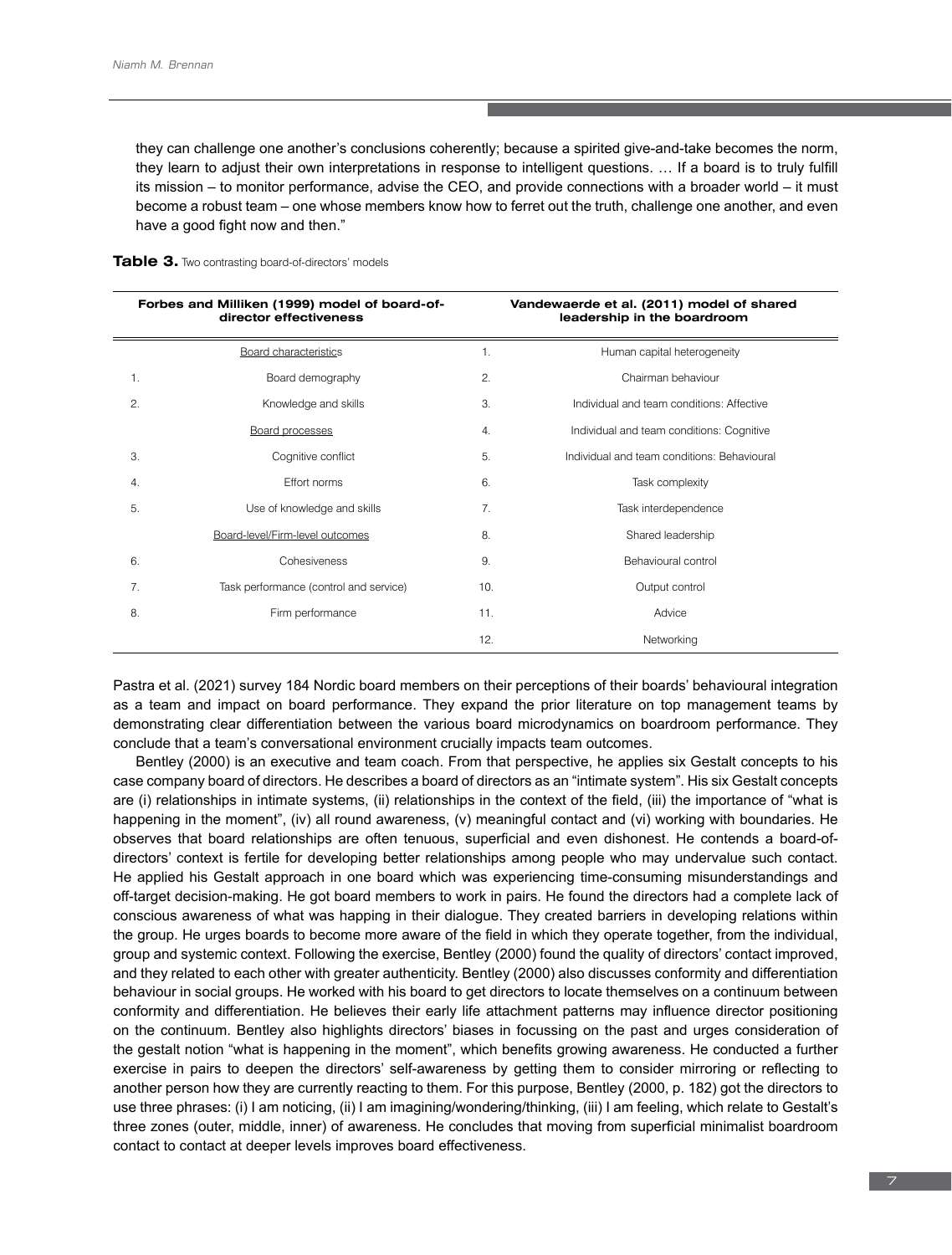To conclude this section, the prior literature generally assumes that boards of directors are teams but raises questions on their effectiveness.

#### **Psychological safety**

A key attribute determining whether groups of people perform as a team is psychological safety. Unless people feel psychologically safe to express their views freely, they will perform as individuals, not as team members. Ogunseyin et al. (2019, p. 51) consider team-level trust or intra-team trust, a form of trust that team members have for their fellow teammates. They define trust in the boardroom as "the willingness to be vulnerable to another board member, and this feeling is shared across board members." Psychological safety is central to effective teams. Edmondson (1999, p. 350) defines psychological safety as "a shared belief held by members of a team that the team is safe for interpersonal risk taking." Psychological safety encourages cognitive conflict, considered essential to effective board processes (Forbes and Milliken, 1999). Team climate features in the extensive literature on team dynamics. Kozlowski and Ilgen (2006) review 50 years of research into team effectiveness and identify key team processes with well-established, empirically supported contributions to team effectiveness. Among the team cognitive processes they identify as enhancing team effectiveness, "climate" is the most mature and applicable and evidenced by 70 years of research. They describe climate as cognitive, based on interpretive perceptions of salient features, events, and processes that characterise the strategic imperatives of the organisational and team context. Exposure to strong strategic imperatives/situations, perceptual filtering and leaders' interpretation and social interaction, sharing of perspectives, and collective sense-making can shape teams' consensual, collective climate perceptions. They further identify the levers affecting climate as including leadership and interpersonal interaction. Within a team's interpersonal processes, they identify team cohesion (including shared experience and leadership) and team affect, mood and emotion (including member similarity) as key levers which enhance team effectiveness. Derdowski et al. (2018) survey 423 Scandinavian corporate directors. They find task-related conflicts negatively influence boardroom psychological team climate inventory (task orientation, safe participation, support for innovation vision). Pugliese et al. (2015, p. 8) assess the board climate on the two boards that they observe, finding contrasts in the following three dimensions: (i) the tone of the discussion; (ii) the way of dealing with dissent, and (iii) the formal or informal structure of director participation. They observe greater cohesiveness, spontaneous interactions on one board and a higher tendency to build consensus ("dissenting opinions are questioned and discussed"). Meetings showed a more disciplined "parliamentary procedure" at the second board, and directors were less participative.

Veltrop et al. (2021) observed five boards, coupled with a substantial survey, to ascertain how board climate shapes directors' monitoring of executives. Directors are likely to be influenced by boardroom norms. They may need to overcome social pressures to monitor or challenge effectively. Veltrop et al*.*'s (2021) qualitative and quantitative analyses indicate that board psychological safety climate influences the monitoring behaviours of directors. Additionally, they find that the behaviour of the board chair, who creates a psychologically safe boardroom climate, increases monitoring by stimulating individual directors' engagement in monitoring. Their findings also suggest that a "psychologically unsafe board led by a nonparticipative chair would inhibit even well-qualified and independent directors from monitoring the CEO" (2021, p. 209). Veltrop et al*.* (2021) identify five indicators of a psychologically safe board climate for monitoring (details shared privately with this author): (i) "If you make a mistake on this board, it is often held against you", (ii) "Members of this board are able to bring up problems and tough issues", (iii) "People on this board sometimes reject others for being different", (iv) "It is safe to express views within this board" and (v) "Working with members of this board, my unique skills and talents are valued and utilised." Veltrop et al*.* (2021, p. 218) also identify six positive participative leadership behaviours of the chair which set the tone for a safe board climate (adapted from Arnold et al., 2000, p. 268) which are: (i) The chair encourages directors to express ideas/ suggestions; (ii) "The chair listens to directors' ideas and suggestions", (iii) The chair uses directors' suggestions to make decisions that affect the company, (iv) "The chair gives all directors a chance to voice their opinions", (v) The chair considers directors' ideas when they disagree with them, and (vi) Chairs make decisions based only on their own ideas.

# **Teamwork versus groupthink**

Coles et al. (2020, p. 1) distinguish between boardroom groupthink and teamwork, arguing that "greater overlap among directors can lead to greater cohesiveness of the group, which in turn can result in groupthink (negative synergies) or in better teamwork (positive synergies)." Many boards favour consensus or democratic procedures.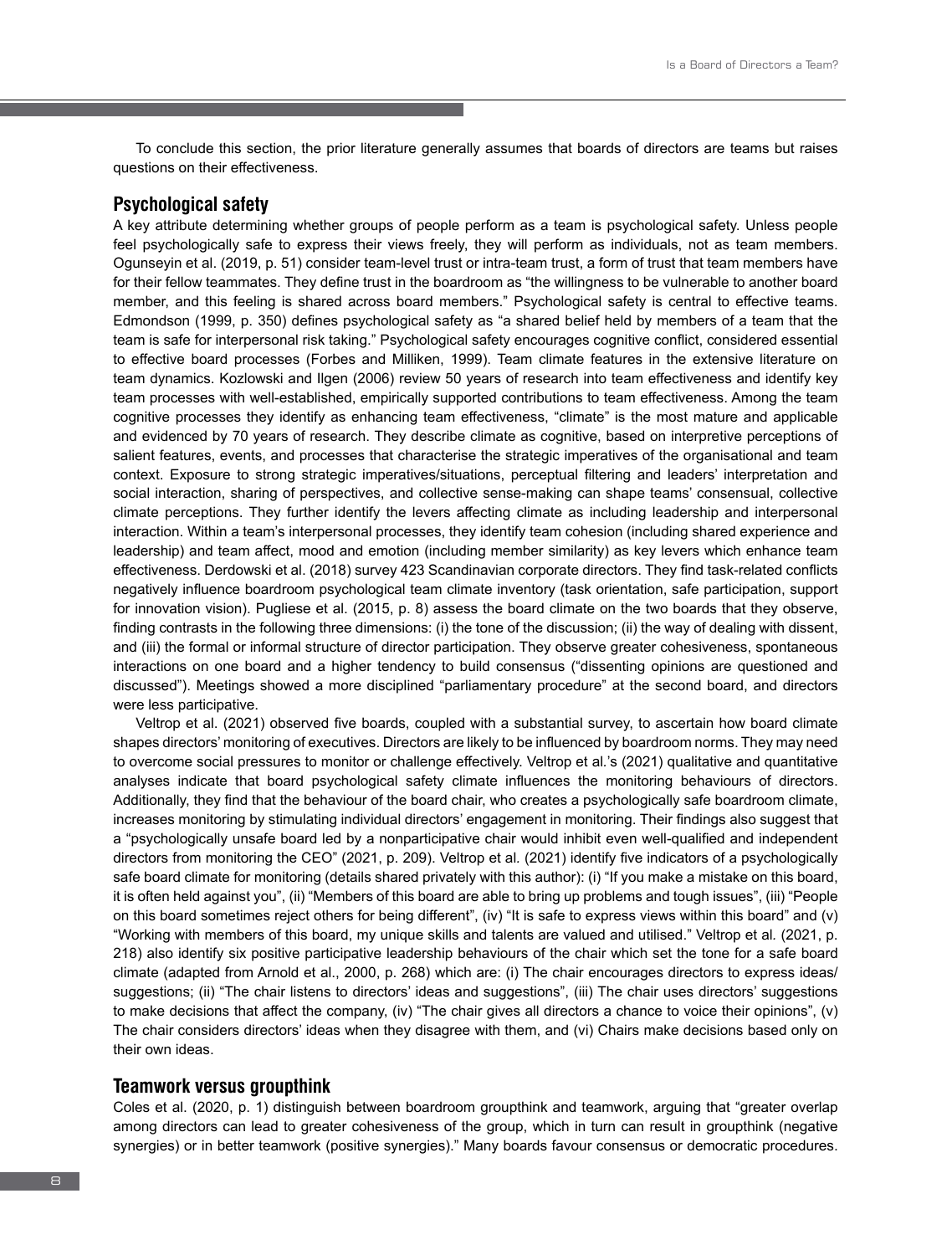Limited groupthink may be acceptable if it permits boards to function, rather than experience conflict and failure to reach resolution. In a survey of 100 organisations (Drew and Coulson-Thomas, 1996), respondents ranked "Encouraging teamwork in the boardroom" sixth lowest of 17 corporate objectives for which teamwork was considered a "very important" contributing factor. Drew and Coulson-Thomas (1996) do not discuss this finding. They are not transparent about who completed their interviews/survey, whether managers or non-executive directors. Thus, it is difficult to surmise what is driving their finding. The low ranking of this corporate objective may reflect an appreciation that a board's role is to challenge management rather than engage in teamwork in the boardroom.

Edmondson (1999, p. 354) distinguishes group cohesiveness and team psychological safety, observing that group cohesiveness can reduce willingness to disagree and challenge others' views. She cites groupthink as an example of group cohesiveness, manifesting as a lack of personal risk-taking. Commentators regularly accuse boards of directors of groupthink. Regulations require non-executive directors to question and challenge executive directors and senior executives. The corporate governance literature and best practice identifies mutual respect and trust as necessary for this questioning and challenging to be effective but does not articulate why this is so. Edmondson (1999, p. 354) identifies that psychological safety gives team members "a sense of confidence that the team will not embarrass, reject, or punish someone for speaking up." Edmondson (1999, p. 354) defines team psychological safety as "a team climate characterized by interpersonal trust and mutual respect in which people are comfortable being themselves." Arguing that it is not the rules and regulations, it is the way people work together, Sonnenfeld (2002) advocates creating a climate of respect, trust and candour in the boardroom, which can foster a healthy culture of open dissent.

**The curse of teamwork – groupthink:** Reading about psychological safety is a reminder of organisations and their leaders who adopt actions to undermine psychological safety. For example, Enron – arguably the world's greatest financial reporting fraud – had a standard practice of sacking a proportion of its workforce annually (Greenwald, 2001). UK listed company, Patisserie Valerie, collapsed suddenly in 2019, following a financial statement fraud perpetrated by a supplier supplying fictitious invoices with the collusion of five finance staff members. Marriage and Beioley (2019) report that these six people were motivated by "trying to keep people happy … It was easier to fiddle the numbers than admit to bad results [to the executive chairman, Luke Johnston]." Mr Johnston could not handle people telling him bad news. Mr Johnston paid heavily for undermining psychological safety in the organisation he founded. He lost £225 million of his personal wealth. Thus, contrary to the literature on team effectiveness, some organisations deliberately engage in the opposite of a supportive context (from the team diagnostic survey – See Figure 1) in the mistaken belief it improves organisational performance.

### **Board dysfunction/conflict**

While noting that healthy tension is essential for effective boards, Kakabadse et al. (2017) discuss how, reaching a tipping point, healthy tension might spill over into conflict inside and outside the boardroom. They acknowledge that not all conflict occurs inside the boardroom, and many conflicts are resolved outside the boardroom. Heemskerk et al. (2017) classify boards of directors into four types depending on the extent to which a board agrees/disagrees on its current and desired roles (i.e., "compelling purpose" in the team diagnostic survey – see Figure 1). A "forwardlooking" board (high current disagreement/high desired agreement – Now we do not always agree, but we desire to agree) shares a common understanding of how the board should work but disagrees on its assessment of the current execution of the role. Such boards are forward-thinking because opposite thinking is not discouraged. In an "established" board (high current agreement/low desired disagreement – Now we agree, but we do not desire to disagree), all board members share an understanding of their current and their desired roles. There is groupthink as there is no desire for opposite thinking. A "static" board (high current agreement/high desired disagreement – Now we agree, but we desire to disagree) lacks a proper course. The board is stuck/static, probably because directors do not know what is not working. Finally, a "lacking" board (high current disagreement/high desired disagreement – Now we do not always agree, but we desire to disagree) lacks a common framework and is dysfunctional. Figure 2 adapts Heemskerk et al.'s (2017) classification into four board-of-directors' categories. The ideal board is low on agreement yet also low on disagreement, called the challenging board. A board with high current agreement and low desired disagreement risks suffering from groupthink. The static board (high current agreement and high desired disagreement) brings to mind the notion of "stuckness". Finally, a board low on current agreement and high on desired disagreement is likely to be a dysfunctional board.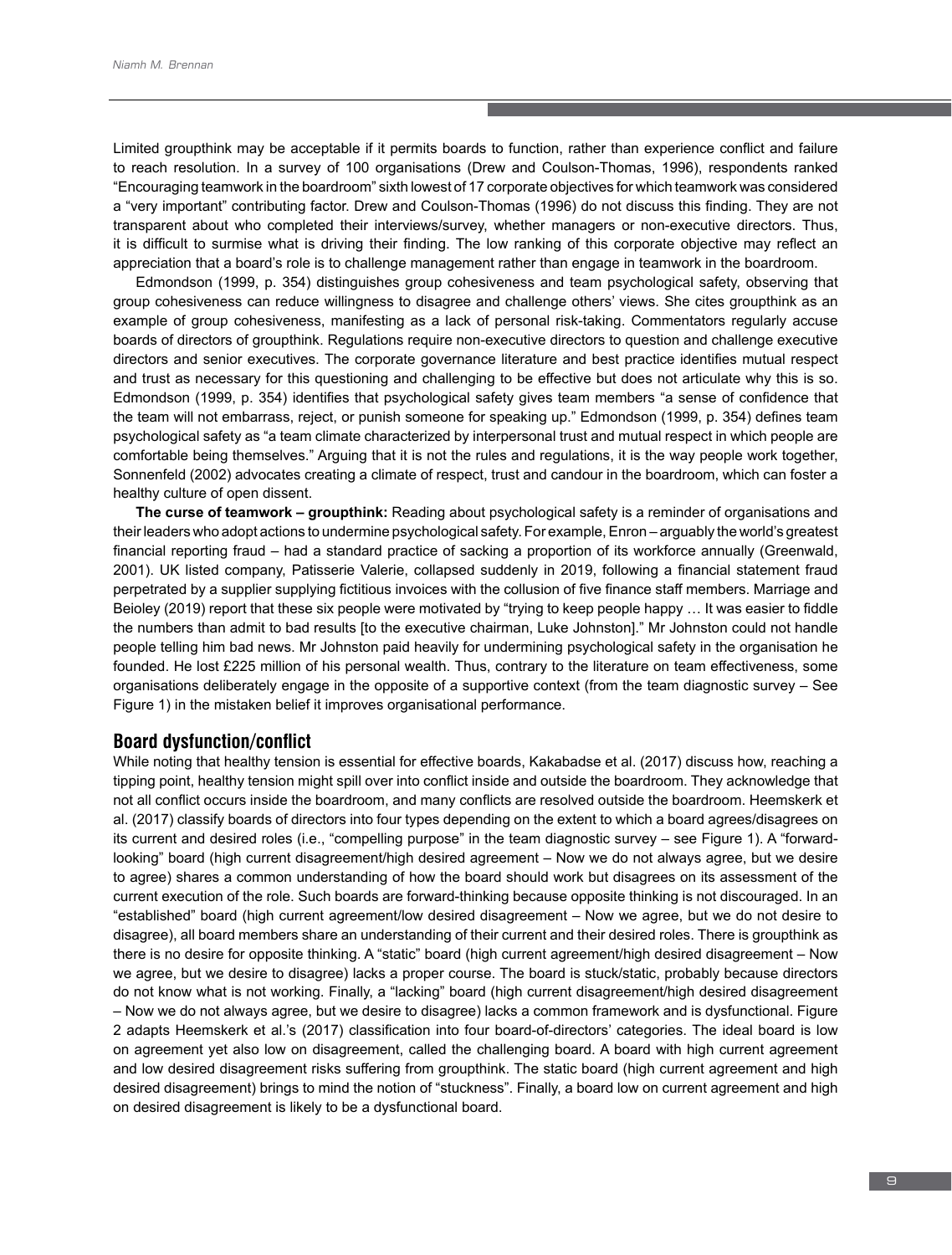



Source: Compiled from Heemskerk et al. (2017, p. 239)

### **Board task performance and teamwork**

Teamwork is likely to vary depending on the roles being executed. The prior literature broadly classifies board tasks between strategy, monitoring and control, and service roles (Brennan, 2006). Boards are expected to formulate firm strategy and shape strategy through continuous interactions and teamwork. Strategy development involves collaboration and cooperative problem-solving in groups. Positive teamwork is likely to affect the outcome of strategic processes. On the other hand, monitoring and control under agency theory, assumes individualistic selfseeking and opportunistic behaviour. The tension between control and collaboration (Sundaramurthy and Lewis, 2003) has also been conceptualised as adversarial versus harmonious behaviours in the boardroom (Buchan, 1981). The adversarial perspective views boardrooms as locations of 'contestability'.

Pernelet and Brennan (2021c) video record boards who meet in public in front of an audience and in private. They interpret their findings through Goffman's (1959) dramaturgical lens. Goffman (1959, p. 79) uses the term "performance team" to describe "a set of individuals who co-operate in staging a single routine." Goffman (1959) identifies two key elements of team membership. First, there is loyalty to the team. Members depend on each other's cooperation to ensure that nobody makes a mistake or disrupts the show by their conduct or by disagreeing with each other while performing, which could lead the audience to question the effectiveness of the performance. Pernelet and Brennan (2021c) find that their boards perform governance as performance teams in public but not in private. Thus, the context (meetings in public before an audience or in private) influences how the board performs as a team.

### **Implications for training a board of directors**

Boards engage in annual evaluations and regular training. Boards/consultants/trainers tend to base these exercises on corporate governance codes of best practice. Evaluations and training would benefit from broader considerations of softer skills, such as insights from team coaching, which form the basis of this paper. Nicholson et al. (2012) develop a board evaluation instrument based on Wageman et al.'s (2005) team diagnostic survey to diagnose board problems reliably. Their instrument assesses the team attributes of organisational boards. Their survey participants include 118 nonprofit board members from 18 boards. They find that constructs generally applicable to teams generally appear to apply to boards. However, they find boards differ from typical work teams in terms of (lack of) interdependence (board members' inter-reliance on each other), which they attribute to the episodic nature of boards' work. They also observe that singular group interactions at formal board meetings differentiate boards of directors from how typical work teams interact, which involves meeting more regularly. Cheng et al. (2021) design a survey for directors on board effectiveness based on insights from team effectiveness. They find that factors associated with team effectiveness in other settings are highly associated with a corporate governance context,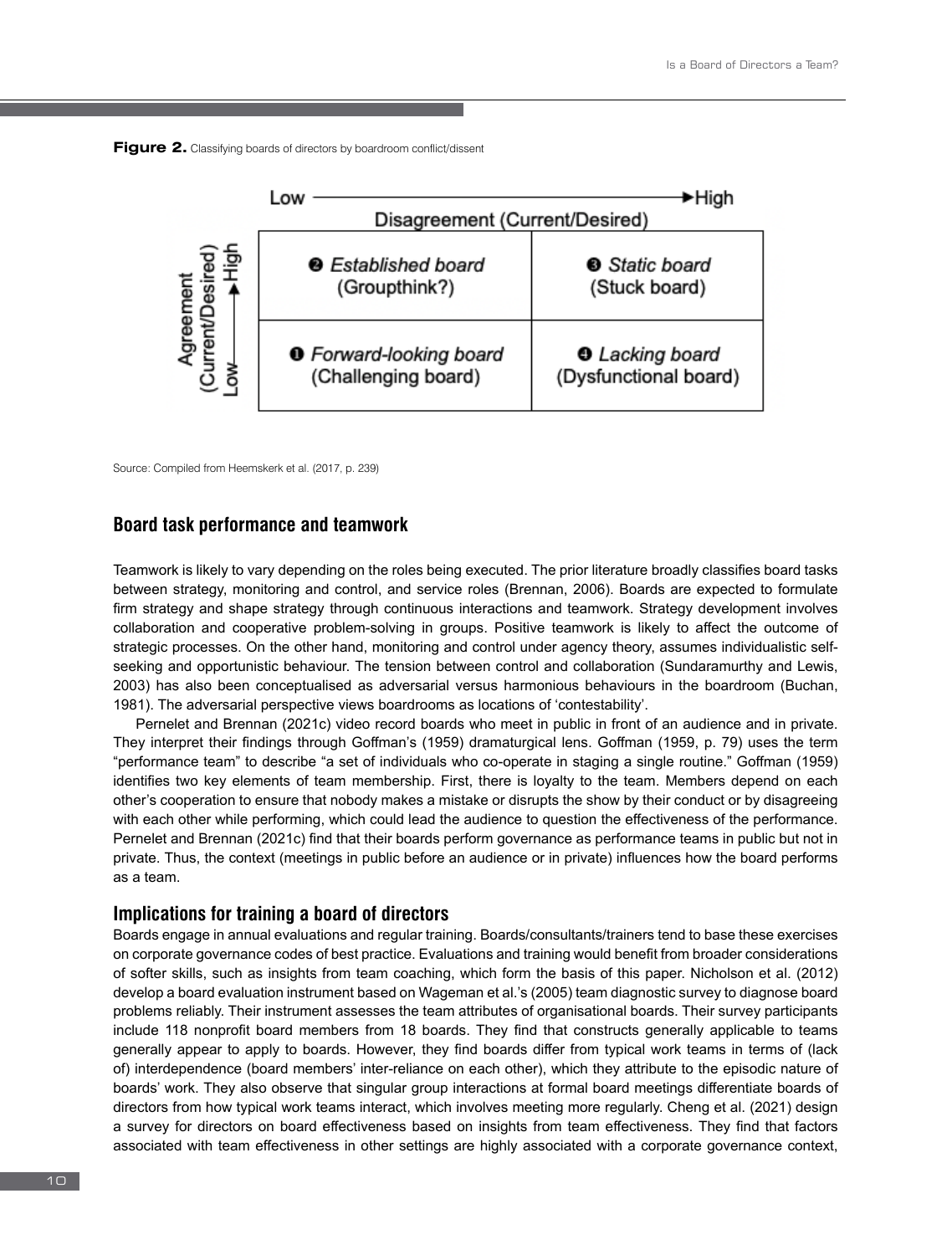specifically internal board operations.

Figure 3 shows that processes to improve board effectiveness may operate on a continuum from board induction to team coaching. Some boards may procure team coaching to improve team effectiveness. Shekshnia (2018) urges boards to practice teaming—not team building. Edmondson (2012, p. 14) defines teaming as "the *activity* [emphasis in the original] of working together." Farmer (2015, p. 73) defines team building as "a one-off, specific event in which teams focus on improving interpersonal relations; productivity; or alignment with organisational goals."



| Board<br>induction | Board<br>training | Board<br>evaluation | Mentoring/<br>reverse<br>mentoring | One-on-one<br>coaching | Team<br>facilitation building coaching | Team | Team |
|--------------------|-------------------|---------------------|------------------------------------|------------------------|----------------------------------------|------|------|
|                    |                   |                     |                                    |                        |                                        |      |      |

Level of sophistication

# **CONCLUSION**

Research on teams is primarily focussed on executive teams. The paper addresses a key question: Do boards of directors act as groups of individuals or as teams? Boards of directors operate in such different ways that this paper questions whether they are a team. This discussion leads to the conclusion that it depends on context. Board effectiveness may be enhanced in some contexts if boards act as groups of individuals and in other contexts if they act as teams. Notwithstanding questions over whether or not boards of directors are in effect teams, this paper highlights the benefits of applying ideas from team coaching to a board-of-directors' context, emphasising psychological safety, the risk of teamwork on groupthink and board dysfunction and conflict. Despite numerous corporate governance codes, when corporate governance fails (e.g., the Enron and Patisserie Valerie cases cited earlier), the failure can almost always be associated with people and relationship issues. Considering boards of directors from a team perspective introduces a useful human lens to learn how boards can become more effective. As Sonnenfeld (2004, p. 112) argues, "the human side of governance" is often missing in considering board effectiveness and that "the human dynamics of boards as social systems … will truly differentiate a firm's governance."

Research on boards of directors as teams is embryonic, exemplified by Nicholson et al. (2012) and Cheng et al. (2021). Boards have multidimensional responsibilities distinctly different from those of top management teams. More research is merited to adapt research on teams (see, for example, Katzenbach and Smith, 2008), including top management teams (see, for example, Finkelstein, 1992; Hambrick, 1981), and team effectiveness to boards of directors. Future research merits applying instruments from work with teams, such as Wageman et al.'s (2005) team diagnostic survey. Team coaching is another potential source of ideas for coaching boards (e.g., Hawkins, 2017; Hawkins and Hogan, 2014). Hawkins (2017, p. 149) observes that "the context and role of the board necessitates a distinct approach to board coaching." In recommending his five disciplines for coaching boards, he acknowledges that "the journey through the five disciplines is often very different, due to the different context and responsibilities of the board." Often qualitative research on boards is based on interviews with individual boards members. Studying boards as a group offers opportunities to study the effects of group work on board processes and behaviour. Many questions on how boards operate remain unanswered, such as those summarised in Table 4.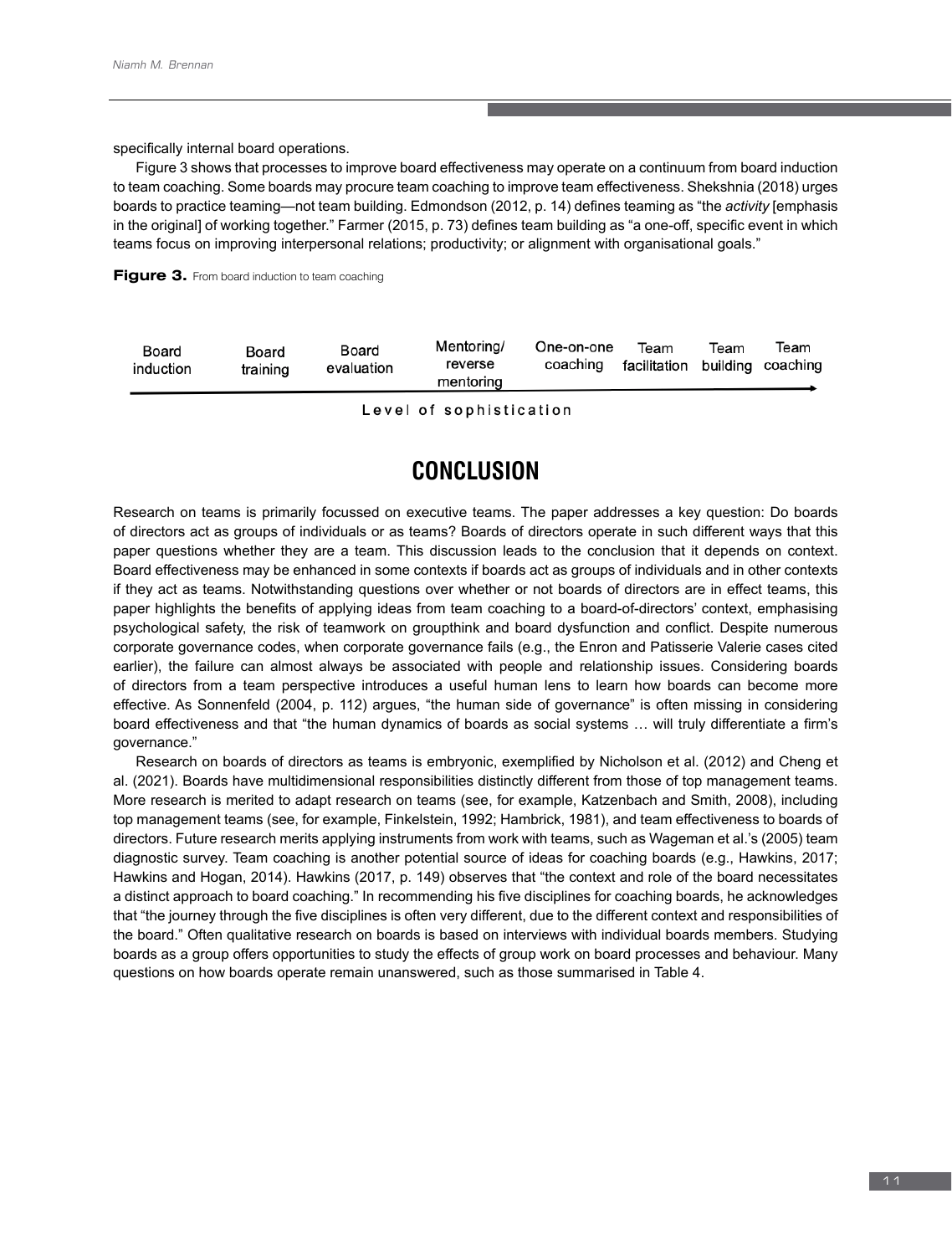| Table 4. Questions for future research concerning boards as teams |  |
|-------------------------------------------------------------------|--|
|-------------------------------------------------------------------|--|

| Context                | When do boards benefit from teamwork versus individualistic behaviour in boardrooms?<br>How does the type of entity (e.g., listed company, non-government organisation, state-owned entity,<br>etc.) influence group behaviour?<br>How does board context influence group behaviour? |
|------------------------|--------------------------------------------------------------------------------------------------------------------------------------------------------------------------------------------------------------------------------------------------------------------------------------|
| Boards as teams        | What are the unique features of boards as teams?<br>What factors influence boards' propensity to operate as teams?                                                                                                                                                                   |
| Board task performance | What board tasks benefit from teamwork?<br>How does teamwork enhance board task performance?<br>How does the need for transparency, accountability, diversity, inclusion impede or enhance teamwork?                                                                                 |
| Board dynamic          | How is board dynamic enhanced/diminished by boards working as teams?<br>How do boards operating as teams improve/dis-improve board effectiveness?<br>How do boards' intragroup dynamics differ from other teams?                                                                     |
| Psychology             | What is the relation between teamwork and groupthink?<br>How do interactions among team members influence cognitive and affective behaviours?<br>How does the team leader (board chair? CEO?) influence board members' behaviour?                                                    |

Video recordings of board meetings are beginning to open the black box of the boardroom, which Pugliese et al. (2015) (on director speaking time, turn-taking and silence), Nicholson et al. (2017) (on accountability routine/ interactions), and Veltrop et al. (2021)(on chair participative leadership, board–CEO cognitive conflict and director monitoring) initiated. Pernelet and Brennan (2021a, b, c) also adopt observation-based in vivo methods to study board question-and-answer interactions. These methodologies offer the promise of studying difficult-to-access attributes such as the influence of board teamwork on board dynamics, board psychology and ultimately board effectiveness.

### **Bio**

Niamh Brennan is Michael MacCormac Professor of Management at University College Dublin and Founder/ Academic Director of the UCD Centre for Corporate Governance. A first-class honours, first-in-class UCD Science (Microbiology and Biochemistry) graduate, Prof Niamh Brennan qualified as a chartered accountant with KPMG, holds a PhD from the University of Warwick and is a Chartered Director of the Institute of Directors (London). In recognition of her research, Niamh was elected to the Royal Irish Academy in 2020, Ireland's highest academic honour, the first business school academic to be so recognised. Niamh also received the 2018 British Accounting & Finance Association Distinguished Academic Award, was inducted into the Interdisciplinary Accounting Research Hall of Fame in 2019 and was awarded a Fellowship of the Irish Academy of Management in 2021. Prof Brennan's papers received a British Accounting Review best-paper award, Mary Parker Follett Accounting, Auditing & Accountability Journal best-paper and 'highly commended' awards, and an Accountancy Ireland best-article award. Niamh is an Inaugural Honorary Fellow of The Institute of Directors in Ireland and an Honorary Fellow of the Society of Actuaries in Ireland.

### **References**

- Altman, W. (2007). 'Executive coaching comes of age'. *Engineering Management*, 17(5), 26-29.
- Arnold, J.A., Arad, S., Rhoades, J.A. and Drasgow, F. (2000). 'The empowering leadership questionnaire: The construction and validation of a new scale for measuring leader behaviors'. *Journal of Organizational Behavior*, 21(3), 249-269.
- Balafas, N. and Florackis, C. (2014). 'CEO compensation and future shareholder returns: Evidence from the London Stock Exchange'. *Journal of Empirical Finance*, 27, 97-115.
- Bentley, T.J. (2000). 'Gestalt in the boardroom'. *Gestalt Review*, 4(3), 176-193.
- Blair, M.M. and Stout, L.A. (1999). 'A team production theory of corporate law'. *Virginia Law Review*, 85(2), 247-328.
- Brennan, N. (2006). 'Boards of directors and firm performance: Is there an expectations gap?'. *Corporate Governance: An International Review*, 14(6), 577-593.
- Brennan, N.M., Kirwan, C.E. and Redmond, J. (2016). 'Accountability processes in boardrooms: A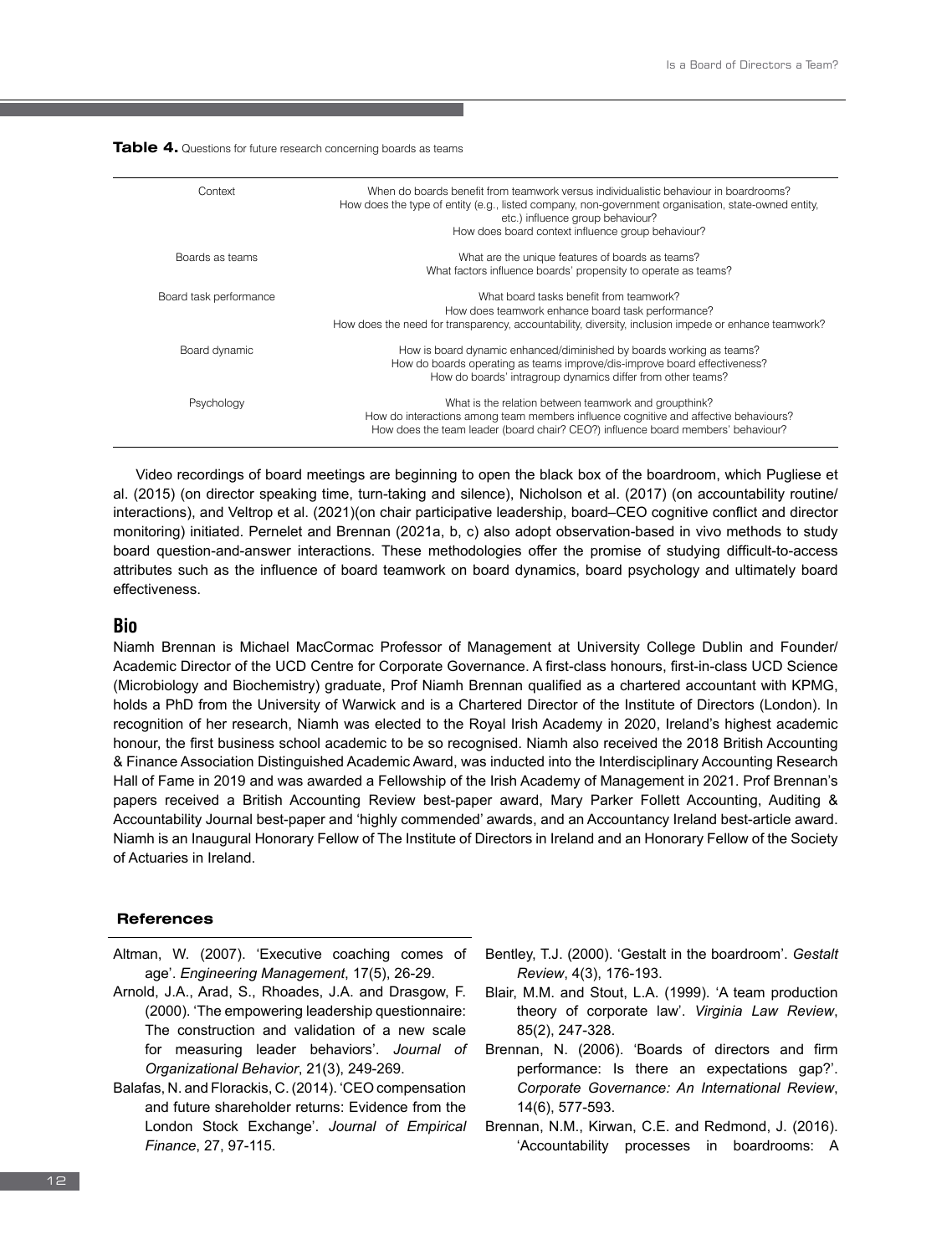conceptual model of manager-non-executive director information asymmetry'. *Accounting, Auditing & Accountability Journal*, 29(1), 135-164.

- Brennan, N. and McDermott, M. (2004). 'Alternative perspectives on independence of directors'. *Corporate Governance: An International Review*, 12(3), 325-336.
- Buchan, P.B. (1981). 'Boards of directors: Adversaries or advisers'. *California Management Review*, 24(2), 31-39.
- Carter, C.B. and Lorsch, J.W. (2004). *Back to the Drawing Board*. *Designing Corporate Boards for a Complex World,* Boston, MA: Harvard Business School Press.
- Cheng, J.Y.J., Groysberg, B., Healy, P. and Vijayaraghavan, R. (2021). 'Directors' perceptions of board effectiveness and internal operations'. *Management Science*, 67(10), 6399- 6420.
- Clutterbuck, D. (2013). 'Time to focus coaching on the team'. *Industrial and Commercial Training*, 45(1), 18-22
- Clutterbuck, D. and Hirst, S. (2012). *Talking Business: Making Communication Work*. Oxford: Butterworth Heinmann.
- Coles, J.L., Daniel, N.D. and Naveen, L. (2020). 'Director overlap: Groupthink versus teamwork'. *Available at SSRN 3650609*.
- Conger, J., Lawler, E. and Finegold, D. (2001). *Corporate Boards: New Strategies for Adding Value at the Top*, San Francisco, CA: Jossey-Bass.
- Coulson-Thomas, C. (1994). 'Harnessing the board's potential'. *Corporate Governance: An International Review*, 2(3), 135-135.
- Coulson-Thomas, C. (2018). 'Teamwork, motivation, complexity and the board'. *Effective Executive*, 21(4), 56-69.
- Currall, S.C., Hammer, T.H., Baggett, L.S. and Doniger, G.M. (1999). 'Combining qualitative and quantitative methodologies to study group processes: An illustrative study of a corporate board of directors'. *Organizational Research Methods*, 2(1), 5-36.
- Derdowski, L., Øgaard, T., Marnburg, E. and Mathisen, G.E. (2018). 'Creative and innovative behaviours of corporate directors: An elusive role of taskrelated conflicts'. *Journal of Management and Governance*, 22(4), 1045-1069.
- Drew, S. and Coulson-Thomas, C. (1996). 'Transformation through teamwork: The path to the new organization?'. *Management Decision*, 34(1), 7-17.
- Edmondson, A. (1999). 'Psychological safety and learning behavior in work teams'. *Administrative Science Quarterly*, 44(2), 350-383.
- Edmondson, A.C. (2012). *Teaming: How Organizations Learn, Innovate, and Compete in the Knowledge Economy*. San Francisco, CA: Jossey-Bass.
- Farmer, S. (2015). 'Making sense of team coaching'. *The Coaching Psychologist,* 11(2), 72-80.
- Finkelstein, S. (1992). 'Power in top management teams: Dimensions, measurement, and validation'. *Academy of Management Journal*, 35(3), 505-538.
- Finkelstein, S. and Mooney, A.C. (2003). 'Not the usual suspects: How to use board process to make boards better'. *Academy of Management Executive*, 17(2), 101-113.
- Forbes, D.P. and Milliken, F.J. (1999). 'Cognition and corporate governance: Understanding boards of directors as strategic decision-making groups'. *Academy of Management Review*, 24(3), 489-505.
- Francoeur, C., Aubé, C., Sponem, S. and Farzaneh, F. (2018). 'What do we know about what is going on inside the boardroom?'. *Team Performance Management: An International Journal*, 24(5-6), 250-264.
- Froud, J., Leaver, A., Tampubolon, G. and Williams, K. (2008). 'Everything for sale: How non-executive directors make a difference'. *The Sociological Review*, 56(1\_suppl), 162-186.
- Goffman, E. (1959). *The Presentation of Self in Everyday Life*. 1st ed. New York, NY: Anchor Books*.*
- Greenwald, J. (2001). 'Rank and fire. Attrition isn't working so best-to-worst grading is gaining – and those at the bottom get the boot'. *Time*, 18 June 2001. Available at: http://content.time.com/ time/subscriber/article/0,33009,1000119,00.html. Accessed 21 June 2021.
- Hambrick, D.C. (1981). 'Environment, strategy, and power within top management teams'. *Administrative Science Quarterly*, 26(2), 253-275.
- Hawkins, P. (2017). *Leadership Team Coaching: Developing Collective Transformational Leadership*, third edition. London: Kogan Page Publishers.
- Hawkins, P. and Hogan, A. (2014). 'Coaching the board: How coaching boards is different from coaching executive teams', In P. Hawkins (ed) *Leadership Team Coaching in Practice*, . London: Kogan Page Publishers, 171-187.
- Heemskerk, E.M., Heemskerk, K. and Wats, M.M. (2017). 'Conflict in the boardroom: A participant observation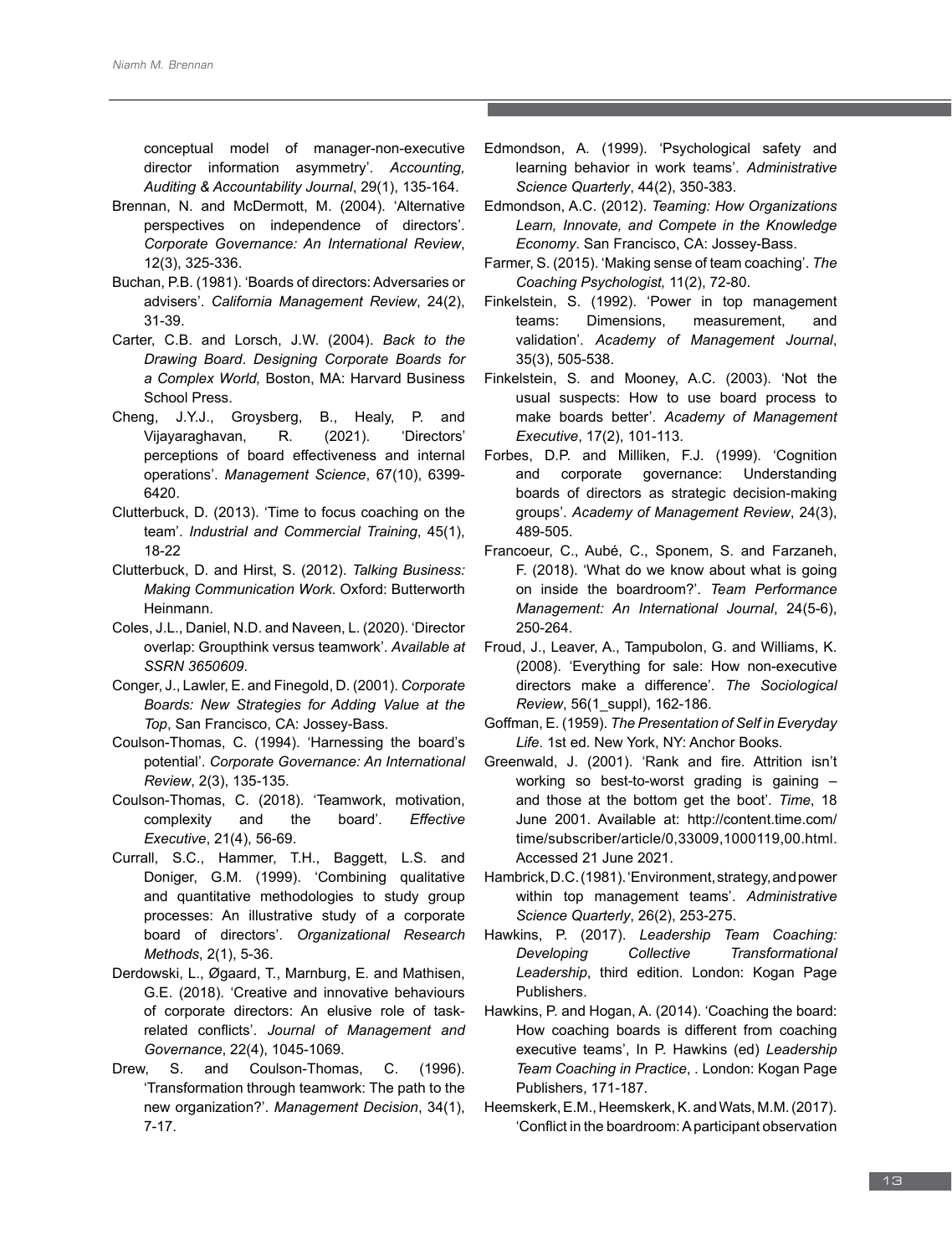study of supervisory board dynamics'. *Journal of Management & Governance*, 21(1), 233-263.

- Kakabadse, A., Kakabadse, N., Moore, P., Morais, F. and Goyal, R. (2017). *Conflict and Tension in the Boardroom*. London: Institute of Chartered Secretaries and Administrators.
- Katzenbach, J.R. and Smith, D.K. (2008). *The Discipline of Teams*. Harvard, MA: Harvard Business Press.
- Kozlowski, S. and Ilgen, D. (2006). 'Enhancing the effectiveness of work groups and teams'. *Psychological Science in the Public Interest*, 7(3), 77-124.
- Levrau, A.. (2007). *Corporate Governance and Board Effectiveness: A Qualitative-Orientated Inquiry into the Determinants of Board Effectiveness*. Doctoral dissertation, Universiteit Gent.
- Li, J. and Hambrick, D.C. (2005). 'Factional groups: A new vantage on demographic faultlines, conflict, and disintegration in work teams'. *Academy of Management Journal*, 48(5), 794-813.
- Lindon-Travers, K. (1990). *Non-Executive Directors: A Guide to their Role, Responsibilities and Appointment*, London: Director Books.
- Maharaj, R. (2009). 'View from the top: What directors say about board process'. *Corporate Governance: The International Journal of Business in Society*, 9(3), 326-337.
- Marriage, M. and Beioley, K. (2019). 'Patisserie Valerie report talks of fake invoices and ledgers'. *Financial Times*, 25 January 2019. Available at: https:// www.ft.com/content/657dd1c8-1feb-11e9-b126- 46fc3ad87c65 [accessed 29.11.2020].
- McGuinness, P.B. (2019). 'Beyond the board realm: Women in senior management and their impact on IPO capital funding'. *British Journal of Management*, 30(2), 389-414.
- Murphy, S.A. and McIntyre, M.L. (2007). 'Board of director performance: A group dynamics perspective'. *Corporate Governance: The International Journal of Business in Society*, 7(2), 209-224.
- Nadler, D.A. (2004). 'Building better boards'. *Harvard Business Review*, 82(5), 102-111.
- Nadler D.A., Behan B.A. and Nadler M.B. (2006). *Building Better Boards. A Blueprint for Effective Governance.* San Francisco, CA: Jossey-Bass.
- Nicholson, G., Newton, C. and McGregor-Lowndes, M. (2012). 'The nonprofit board as a team: Pilot results and initial insights'. *Nonprofit Management and Leadership*, 22(4), 461-481.
- Nicholson, G., Pugliese, A., and Bezemer, P.-J. (2017). 'Habitual accountability routines in the boardroom: How boards balance control

and collaboration'. *Accounting, Auditing & Accountability Journal*, 30(2), 222-246.

- Ogunseyin, M.A., Farquhar, S.S. and Machold, S. (2019). 'The determinants of trust in the boardroom', In J. Gabrielsson, W. Khlif, and S. Yamak (eds) *Research Handbook on Boards of Directors*, Cheltenham, UK: Edward Elgar Publishing, 49-75.
- Pastra, A., Koufopoulos, D.N., Samac, N. and Johansson, T. (2021). 'Behavioral integration in the boardroom'. *Team Performance Management: An International Journal*, 27(3-4), 260-277.
- Payne, T.G., Benson, G.S. and Finegold, D.L. (2009). 'Corporate board attributes, team effectiveness and financial performance'. *Journal of Management Studies*, 46(4), 704-731.
- Pernelet, H.R. and Brennan, N.M. (2021a). 'Challenge in the boardroom: Director-manager question-andanswer interactions at board meetings'. Working paper, University College Dublin.
- Pernelet, H.R. and Brennan, N.M. (2021b). 'Impression management at board meetings: Interactions in public and in private'. Working paper, University College Dublin.
- Pernelet, H.R. and Brennan, N.M. (2021c). 'Boards of directors performing governance: A dramaturgical analysis'. Working paper, University College Dublin.
- Pugliese, A., Nicholson, G. and Bezemer, P.-J. (2015). 'An observational analysis of the impact of board dynamics and directors' participation on perceived board effectiveness'. *British Journal of Management*, 26(1), 1-25.
- Pugliese, A. and Zattoni, A. (2012). 'Boards of directors' contribution to strategy and innovation', In T. Clarke and D. Branson (eds) *The SAGE Handbook of Corporate Governance*, London: Sage, 217-232.
- Rink, F., de Waal, M., Veltrop, D.B. and Stoker, J.I. (2021). 'Managing C-suite conflict: The unique impact of internal and external governance interfaces on top management team reflexivity'. *Long Range Planning*, 102121, in press.
- Roberts, J. (2002). 'Building the complementary board. The work of the plc chairman'. *Long Range Planning*, 35(5), 493-520.
- Shekshnia, S. (2018). 'How to be a good board chair'. *Harvard Business Review*, 96(2), 96-105.
- Smith, W.K. and Lewis, M.W. (2011). 'Toward a theory of paradox: A dynamic equilibrium model of organizing'. *Academy of Management Review*, 36(2), 381-403.
- Sonnenfeld, J.A. (2002). 'What makes great boards great. It's not the rules and regulations. It's the way